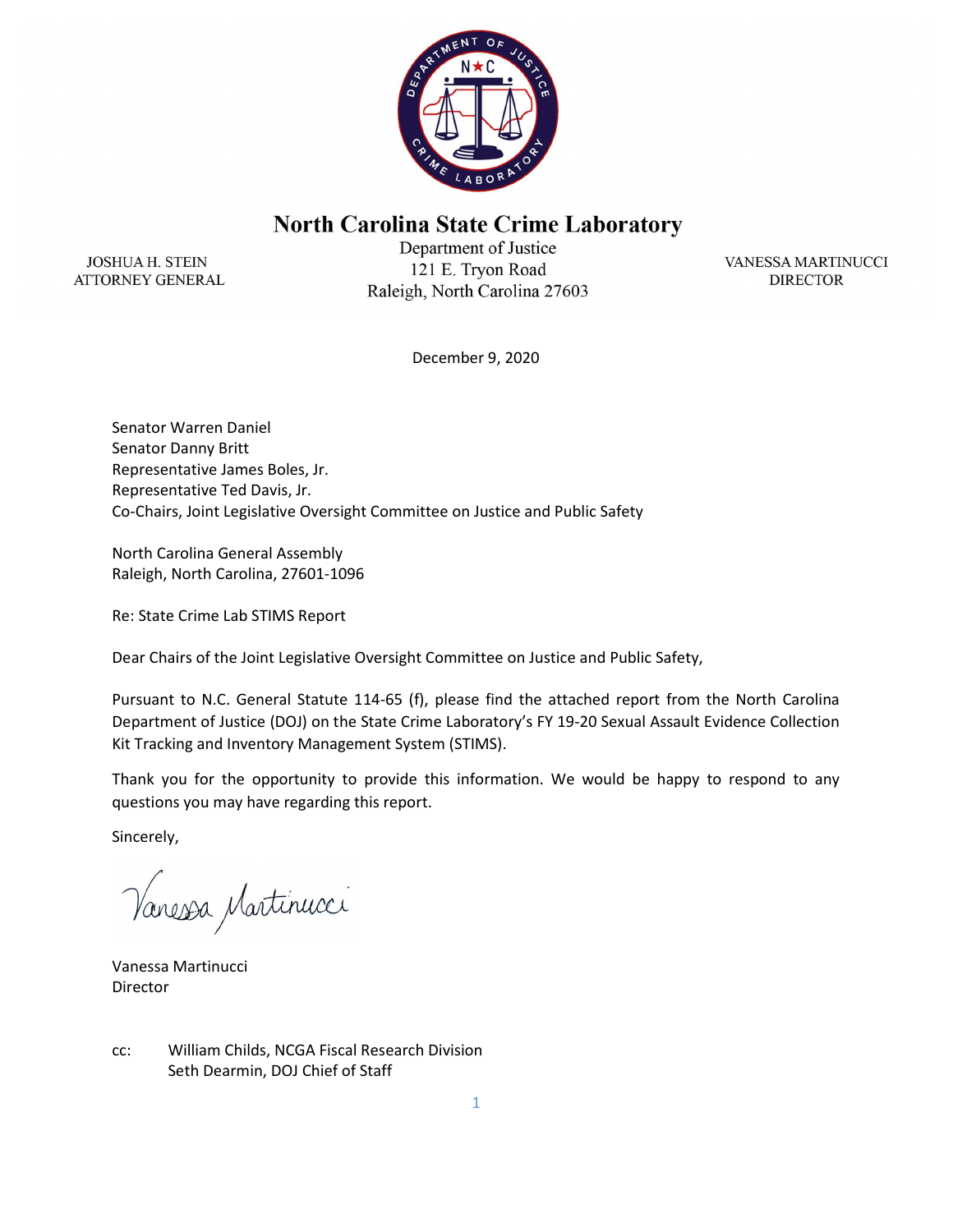### Creation of the NC Sexual Assault Evidence Collection Kit Tracking and Inventory Management System (STIMS):

The timely testing of sexual assault evidence collection kits (SAECKs or kits) is vital to solving cases, punishing offenders, bringing justice to survivors, and preventing future crimes.

In 2017, the General Assembly passed SL 2017-57, which required all law enforcement agencies to report to the State Crime Laboratory the number of untested kits in their possession. The 2017 Sexual Assault Evidence Collection Kit Law Enforcement Inventory Report, released March 1, 2018, concluded that 15,160 untested kits were in local law enforcement custody and made recommendations on how to handle these untested kits as well as all future kits.

One of the report's recommendations was to establish a statewide tracking system. As a result, the General Assembly passed SL 2018-70 (now NCGS § 114-65), which created the Statewide Sexual Assault Evidence Collection Kit Tracking and Inventory Management System (STIMS) which went live on October 1, 2018. With this tracking system, all new kits are trackable throughout the testing process. Previously untested kits have been barcoded and uploaded into the tracking system as well.

The certified inventory in all agencies across the State of North Carolina totals 16,179 previously untested SAECKs, which includes 1,296 Anonymous or Unreported Kits that are housed at the Department of Public Safety Law Enforcement Support Services for storage and will not be tested at this time per the Survivor Act. This inventory was accomplished by temporary employees who served in the capacity of inventory technicians and were hired using grant funding from USDOJ's Bureau of Justice Assistance,. They travelled to each law enforcement agency housing kits to explain STIMS, how to upload the kits they have in their possession into the system, and how to submit the case information to the State Crime Laboratory for review and approval for outsourcing.

#### STIMS Capability and Use:

STIMS is a web based application. No specialized software is needed by a user of the system. The system can be used on any computer or mobile device with Internet access.

The information maintained in STIMS is confidential and not a public record. It is also not intended to be a chain of custody. All medical facilities, law enforcement agencies, forensic labs, or others having custody or use of any sexual assault kit shall participate and comply with STIMS. This means they will enter data in the tracking system every time they take action with a kit (i.e. use it for an exam; transfer to law enforcement; receive it into evidence, transfer it to the crime lab; and test the kit).

A District Attorney's user group was added so that District Attorneys and their staff have visibility of all sexual assault kits within their jurisdiction, both newly submitted and previously untested, and can view them by county or agency of origin. They can monitor the flow of kits through the legislatively mandated work flow as set out in the Survivor Act. This increases the transparency and accountability of the system.

The STIMS system is accessible to survivors, law enforcement, District Attorneys, medical facilities and forensic laboratories at the following website: https://www.sexualassaultkittracking.ncdoj.gov/SexualAssaultKitTracking/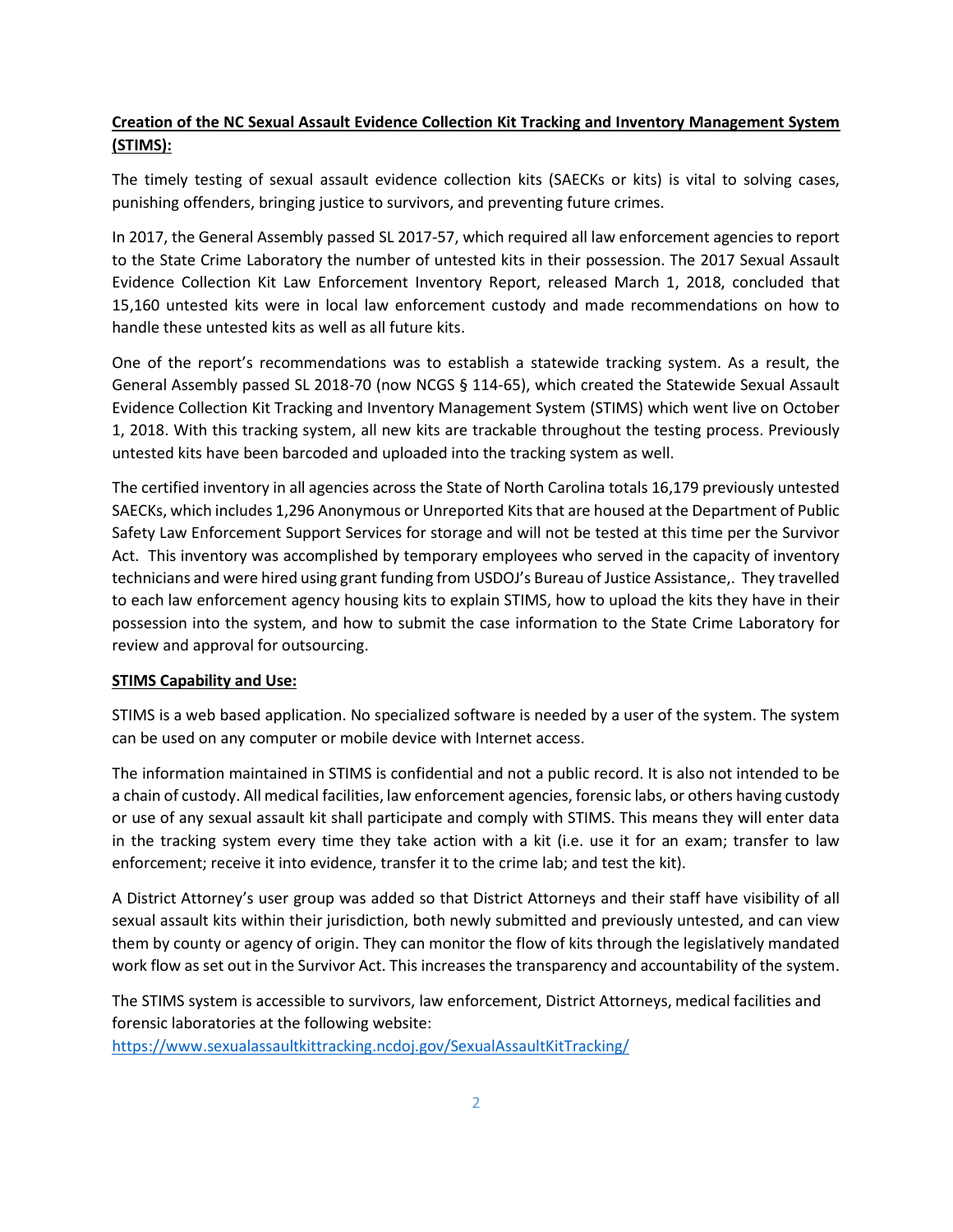#### Screenshot of STIMS Web Portal:

Sexual Assault Kit Tracking

eristrumber Q Login

# **Web Portal**

#### North Carolina Sexual Assault Evidence Collection Kit Tracking and **Information Management System (STIMS)**



This website enables tracking of sexual assault evidence collection kits in the State of North Carolina in compliance with N.C. Gen. Stat. § 114-65, which was enacted into law through Session Law 2018-70 (HB 945).

"Sexual assault evidence collection kit" means a set of materials, such as swabs and tools for collecting blood samples, used to gather forensic evidence from a victim of reported sexual assault and the evidence obtained with such materials.

**Resources for Survivors and System Users** 



#### Instructions

Victims of sexual assault can view the history and current status of their sexual assault evidence collection kit by entering the sexual assault evidence kit tracking # in the "serial number" box above and clicking the adjacent search button with the magnifying glass icon (Q)

Authorized medical providers, law enforcement agencies, prosecutors, and lab personnel should select "Login" and enter their unique Username and Password to manage the status of sexual assault evidence kits under the jurisdiction of their agency.

A survivor's kit serial number is provided to them at a medical facility, which can then be tracked as shown in the example below at www.sexualassaultkittracking.ncdoj.gov.

| <b>Sexual Assault Kit Tracking</b>                                                                                                                                                                                                                                                                                                                                                                                                                                   | $\alpha$<br>L000282            | Login |
|----------------------------------------------------------------------------------------------------------------------------------------------------------------------------------------------------------------------------------------------------------------------------------------------------------------------------------------------------------------------------------------------------------------------------------------------------------------------|--------------------------------|-------|
| Sexual Assault Kit #L000282                                                                                                                                                                                                                                                                                                                                                                                                                                          |                                |       |
|                                                                                                                                                                                                                                                                                                                                                                                                                                                                      | <b>Status: Analyzed by lab</b> |       |
| <b>Received</b><br><b>Received</b><br><b>Created</b><br><b>Received</b><br><b>Received</b><br>10/15/2018<br>11/29/2018<br>01/16/2019<br>02/21/2019<br>07/11/2019<br>甴<br>л<br>д<br>Sent<br>Sent<br>Sent<br>Sent<br>÷<br>01/15/19<br>07/11/19<br>11/20/18<br>02/21/19<br><b>Cone Health</b><br>Sirchie<br><b>NC State</b><br>Greensboro<br>Greensboro<br>→<br>→<br>→<br>→<br><b>Police</b><br>Crime<br>Police<br><b>Department</b><br>Laboratory<br><b>Department</b> |                                |       |
| Created 10/15/2018<br>Sirchie created the kit.                                                                                                                                                                                                                                                                                                                                                                                                                       |                                |       |
| Sent 11/20/2018<br>Sirchie sent the kit to Cone Health.                                                                                                                                                                                                                                                                                                                                                                                                              |                                |       |
| Received 11/29/2018<br>Cone Health received the kit from Sirchie.                                                                                                                                                                                                                                                                                                                                                                                                    |                                |       |
| Sent 01/15/2019<br>Cone Health sent the kit to Greensboro Police Department.                                                                                                                                                                                                                                                                                                                                                                                         |                                |       |
| Received 01/16/2019<br>Greensboro Police Department received the kit from Cone Health.                                                                                                                                                                                                                                                                                                                                                                               |                                |       |
| Sent 02/21/2019<br>Greensboro Police Department sent the kit to NC State Crime Laboratory.                                                                                                                                                                                                                                                                                                                                                                           |                                |       |
| Received 02/21/2019<br>NC State Crime Laboratory received the kit from Greensboro Police Department.                                                                                                                                                                                                                                                                                                                                                                 |                                |       |
| Sent 07/11/2019<br>NC State Crime Laboratory sent the kit to Greensboro Police Department.                                                                                                                                                                                                                                                                                                                                                                           |                                |       |
| Received 07/11/2019<br>Greensboro Police Department received the kit from NC State Crime Laboratory.                                                                                                                                                                                                                                                                                                                                                                 |                                |       |

#### Example Kit Tracked through STIMS: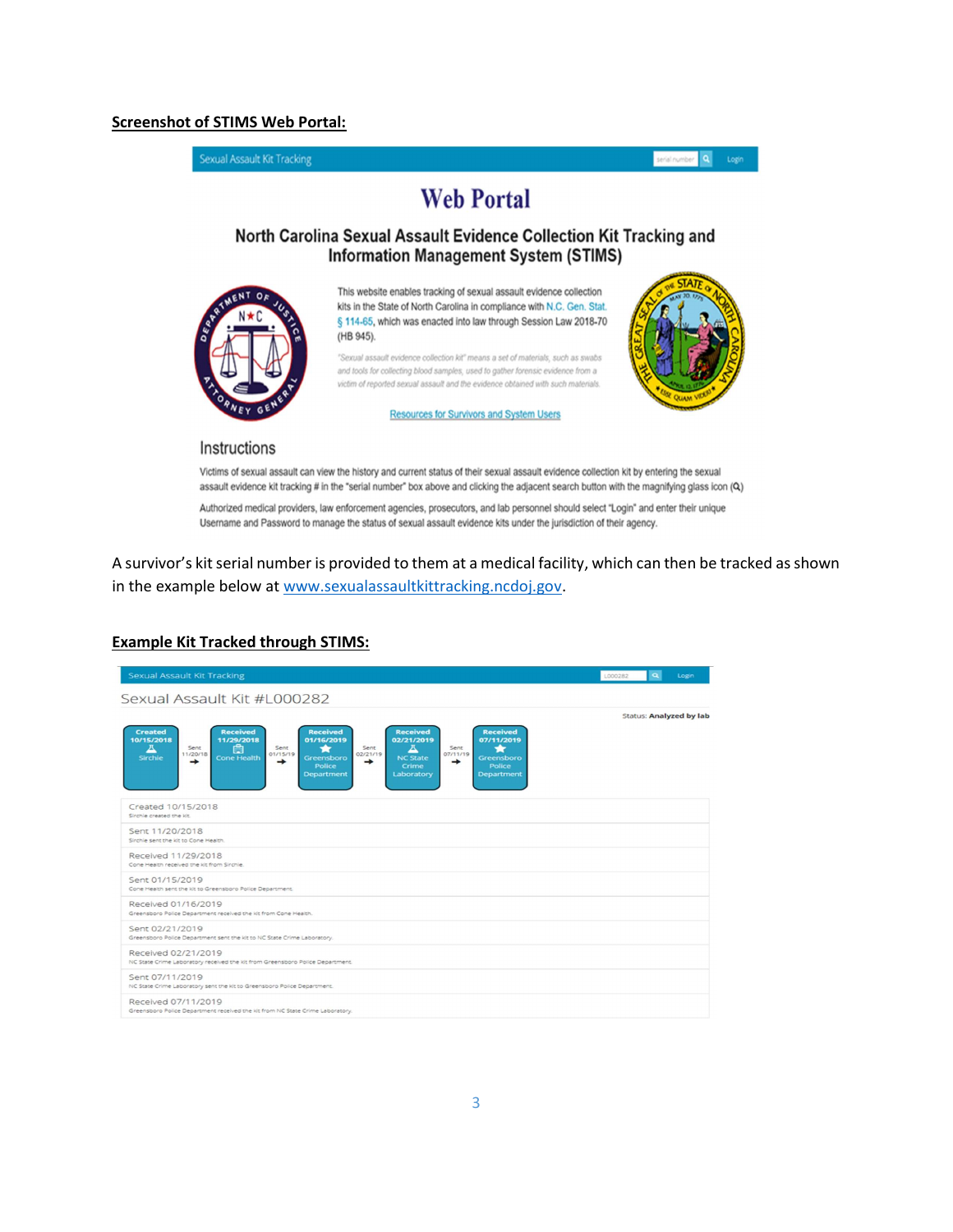### Number of SAECKS in STIMS:

N.C G.S § 114-65 requires the State Crime Lab to report on an annual basis the following information:

(1) The number of tracking-enabled kits shipped to medical facilities or medical providers.

(2) The number of tracking-enabled kits used by medical facilities or medical providers to conduct forensic medical examinations of sexual assault or attempted sexual assault victims.

(3) Of the tracking-enabled kits used by medical facilities or medical providers to conduct forensic medical examinations, the number of kits for which a sexual assault has been reported to law enforcement, sorted by law enforcement agency.

(4) Of the tracking-enabled kits generated for reported cases, the number of kits submitted to a laboratory for forensic testing.

(5) Of the tracking-enabled kits submitted for forensic testing, the number of kits for which forensic testing has been completed.

(6) The number of tracking-enabled kits for which a sexual assault has not been reported, including the total submitted to local law enforcement and the total submitted to Department of Public Safety Law Enforcement Support Services.

(7) Information regarding efforts to track and test previously untested kits described in subsection (e) of this section. (2018-70, s. 1.)

| During FY 19-20, the below requested information was captured via the North Carolina State Crime |  |
|--------------------------------------------------------------------------------------------------|--|
| Laboratory Sexual Assault Evidence Collection Kit Inventory and Tracking System (STIMS):         |  |

|                         | <b>NC State Crime Laboratory STIMS Data</b>                                                                                                                                                                                                           | FY 19-20 |
|-------------------------|-------------------------------------------------------------------------------------------------------------------------------------------------------------------------------------------------------------------------------------------------------|----------|
| 1                       | The number of tracking-enabled kits shipped to medical facilities or medical<br>providers.                                                                                                                                                            | 2,851    |
| $\overline{2}$          | The number of tracking-enabled kits used by medical facilities or medical<br>providers to conduct forensic medical examinations of sexual assault or<br>attempted sexual assault victims.                                                             | 2,367    |
| 3                       | Of the tracking-enabled kits used by medical facilities or medical providers to<br>conduct forensic medical examinations, the number of kits for which a sexual<br>assault has been reported to law enforcement, sorted by law enforcement<br>agency. | 2,092    |
| 4                       | Of the tracking-enabled kits generated for reported cases, the number of kits<br>submitted to a laboratory for forensic testing.                                                                                                                      | 1,815    |
| 5                       | Of the tracking-enabled kits submitted for forensic testing, the number of kits for<br>which forensic testing has been completed.                                                                                                                     | 874      |
| 6                       | The number of tracking-enabled kits for which a sexual assault has not been<br>reported, including the total submitted to local law enforcement and the total<br>submitted to Department of Public Safety Law Enforcement Support Services.           | 266      |
| $\overline{\mathbf{z}}$ | Information regarding efforts to track and test previously untested kits described<br>in subsection (e) of this section.                                                                                                                              | 10,198   |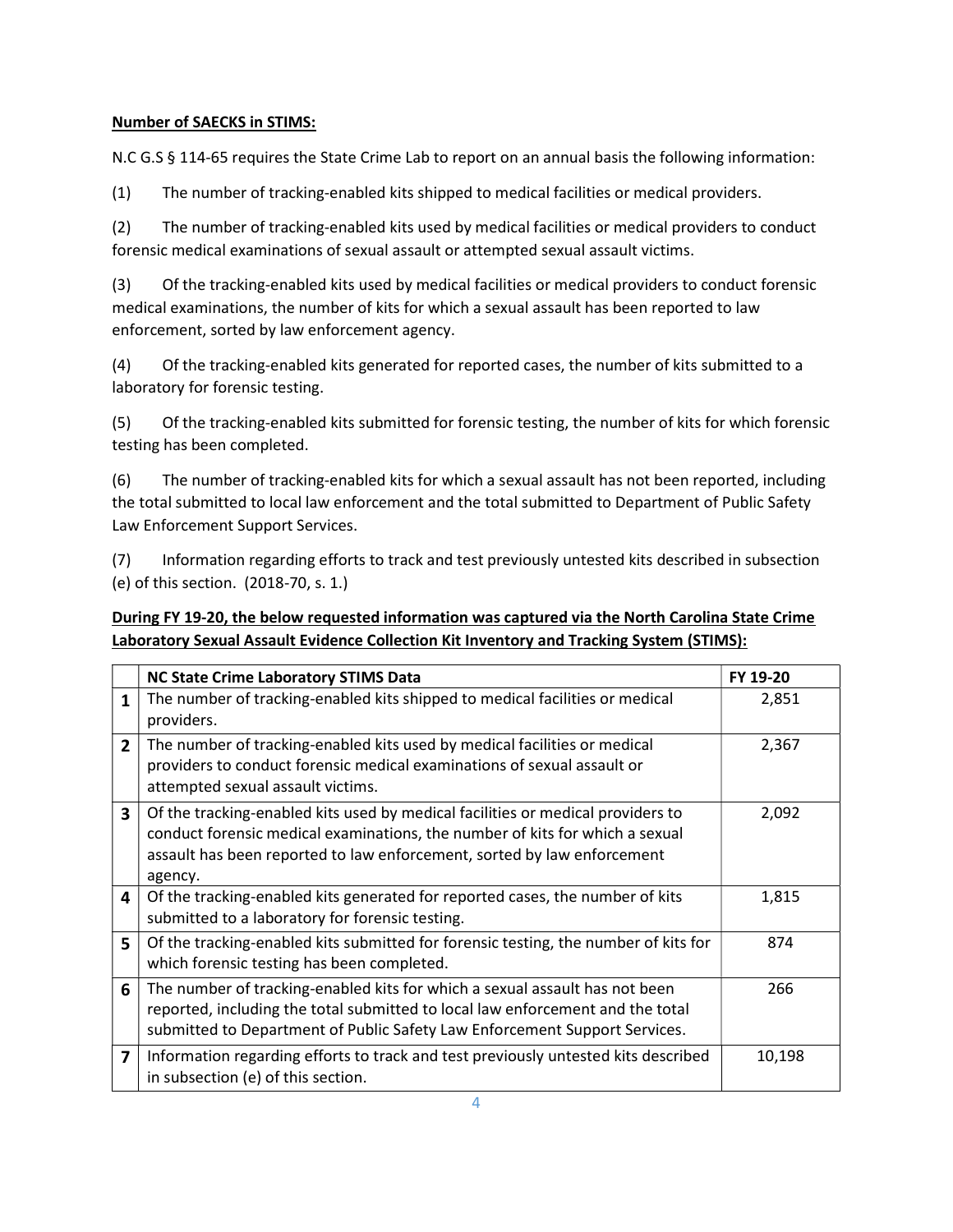As requested in N.C G.S § 114-65 (3), the kits reported to law enforcement are sorted by law enforcement agency below. (Attachment 1)

As requested in N.C G.S § 114-65 (7), 10,198 untested kits have been inventoried and entered into STIMS in FY 2019-2020. 16,114 untested kits have been inventoried to date.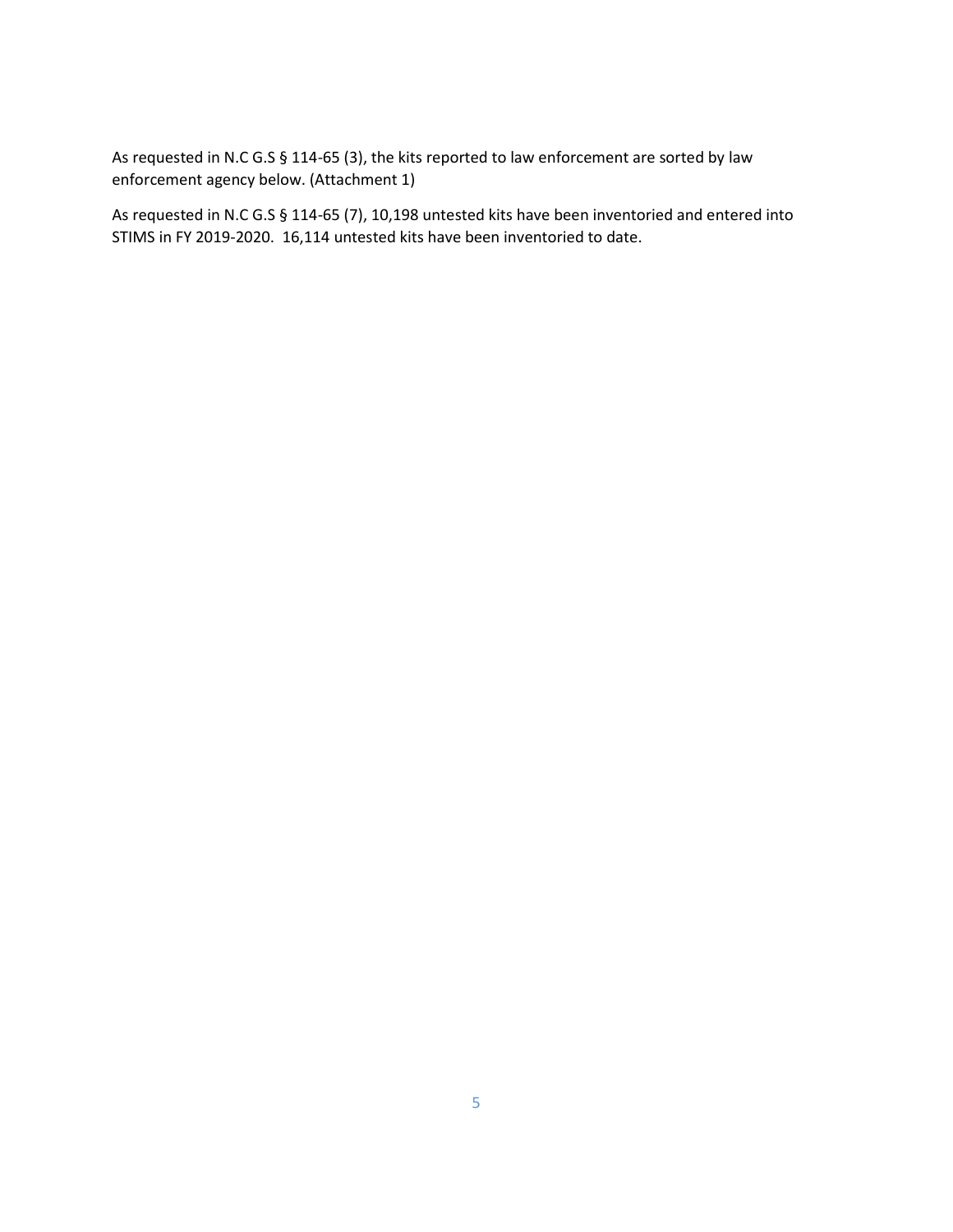#### Attachment 1

FY 19-20 tracking-enabled kits used by medical facilities for which a sexual assault has been reported to law enforcement – sorted by agency:

| <b>Agency</b>                                 | <b>Number of Kits</b> |
|-----------------------------------------------|-----------------------|
| *Out of State/Military*                       | 41                    |
| Aberdeen Police Department                    | $\mathbf{1}$          |
| Ahoskie Police Department                     | 1                     |
| Alamance County Sheriff's Office              | $\overline{7}$        |
| Albemarle Police Department                   | 12                    |
| Alexander County Sheriff's Office             | 5                     |
| Alleghany County Sheriff's Office             | $\mathbf{1}$          |
| <b>Andrews Police Department</b>              | $\mathbf{1}$          |
| Anson County Sheriff's Office                 | 3                     |
| <b>Apex Police Department</b>                 | 4                     |
| Appalachian State University Police           | 3                     |
| <b>Archdale Police Department</b>             | 3                     |
| Ashe County Sheriff's Office                  | 4                     |
| Asheboro Police Department                    | 3                     |
| Asheville Police Department                   | 47                    |
| <b>Atlantic Beach Police Department</b>       | $\mathbf{1}$          |
| Avery County Sheriff's Office                 | $\mathbf{1}$          |
| <b>Ayden Police Department</b>                | 3                     |
| <b>Beaufort County Sheriff's Office</b>       | 4                     |
| <b>Belmont Police Department</b>              | $\mathbf{1}$          |
| <b>Bertie County Sheriff's Office</b>         | $\overline{4}$        |
| <b>Bessemer City Police Department</b>        | $\overline{2}$        |
| <b>Biscoe Police Department</b>               | $\mathbf{1}$          |
| <b>Bladen County Sheriff's Office</b>         | 3                     |
| <b>Bladenboro Police Department</b>           | $\mathbf{1}$          |
| <b>Boiling Spring Lakes Police Department</b> | $\mathbf{1}$          |
| <b>Boiling Springs Police Department</b>      | 2                     |
| <b>Boone Police Department</b>                | $\overline{2}$        |
| <b>Brevard Police Department</b>              | $\overline{2}$        |
| <b>Brunswick County Sheriff's Office</b>      | 19                    |
| <b>Buncombe County Sheriff's Department</b>   | 10                    |
| <b>Burgaw Police Department</b>               | 1                     |
| <b>Burke County Sheriff's Office</b>          | 8                     |
| <b>Burlington Police Department</b>           | 17                    |
| <b>Cabarrus County Sheriff's Office</b>       | 9                     |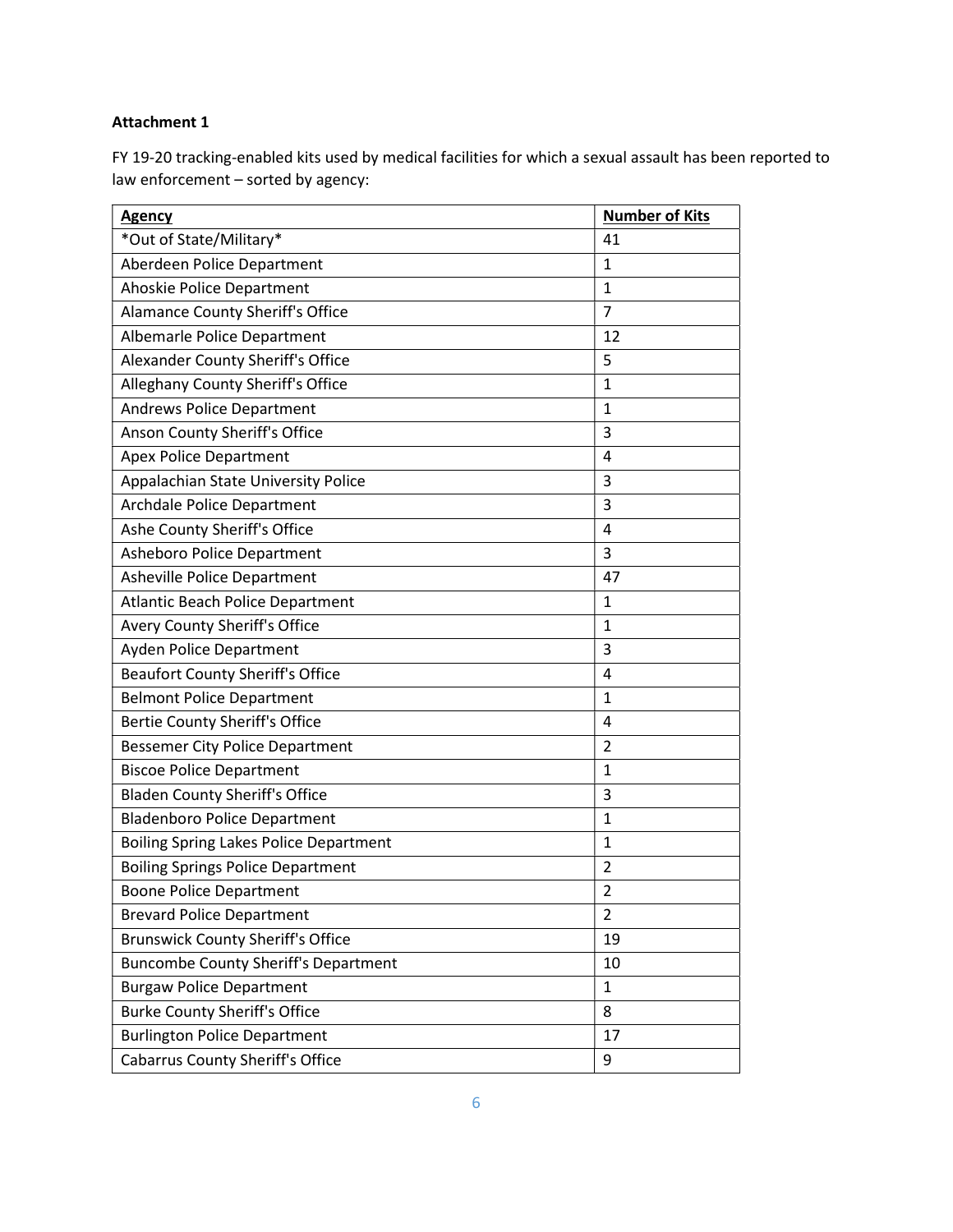| Caldwell County Sheriff's Office              | 6              |
|-----------------------------------------------|----------------|
| Carolina Beach Police Department              | 3              |
| <b>Carteret County Sheriff's Office</b>       | 7              |
| Cary Police Department                        | 8              |
| Caswell County Sheriff's Office               | 4              |
| Catawba County Sheriff's Office               | 16             |
| <b>Chapel Hill Police Department</b>          | 6              |
| Charlotte-Mecklenburg Police Department       | 275            |
| Chatham County Sheriff's Office               | 5              |
| Cherokee County Sheriff's Office              | 4              |
| <b>Cherokee Police Department</b>             | 5              |
| Cherryville Police Department                 | 3              |
| Chowan County Sheriff's Office                | $\mathbf{1}$   |
| Clay County Sheriff's Office                  | $\mathbf{1}$   |
| <b>Clayton Police Department</b>              | 2              |
| <b>Cleveland County Sheriff's Office</b>      | 5              |
| <b>Clinton Police Department</b>              | $\overline{2}$ |
| <b>Columbus County Sheriff's Office</b>       | 6              |
| <b>Concord Police Department</b>              | 17             |
| <b>Cornelius Police Department</b>            | 3              |
| <b>Cramerton Police Department</b>            | $\mathbf{1}$   |
| <b>Craven County Sheriff's Office</b>         | $\overline{7}$ |
| <b>Creedmoor Police Department</b>            | $\mathbf{1}$   |
| <b>Cumberland County Sheriff's Department</b> | 25             |
| <b>Currituck County Sheriff's Office</b>      | 3              |
| <b>Dallas Police Department</b>               | $\overline{2}$ |
| Dare County Sheriff's Office                  | 1              |
| Davidson County Sheriff's Office              | 7              |
| Davie County Sheriff's Office                 | 6              |
| <b>Duke University Police</b>                 | 14             |
| Dunn Police Department                        | $\mathbf{1}$   |
| Duplin County Sheriff's Office                | 6              |
| Durham County Sheriff's Office                | 4              |
| Durham Police Department                      | 55             |
| <b>East Carolina University Campus Police</b> | 2              |
| <b>Eden Police Department</b>                 | $\overline{2}$ |
| <b>Edenton Police Department</b>              | $\mathbf{1}$   |
| Edgecombe County Sheriff's Office             | $\mathbf{1}$   |
| Elizabeth City Police Department              | 6              |
| <b>Elon University Police</b>                 | $\overline{2}$ |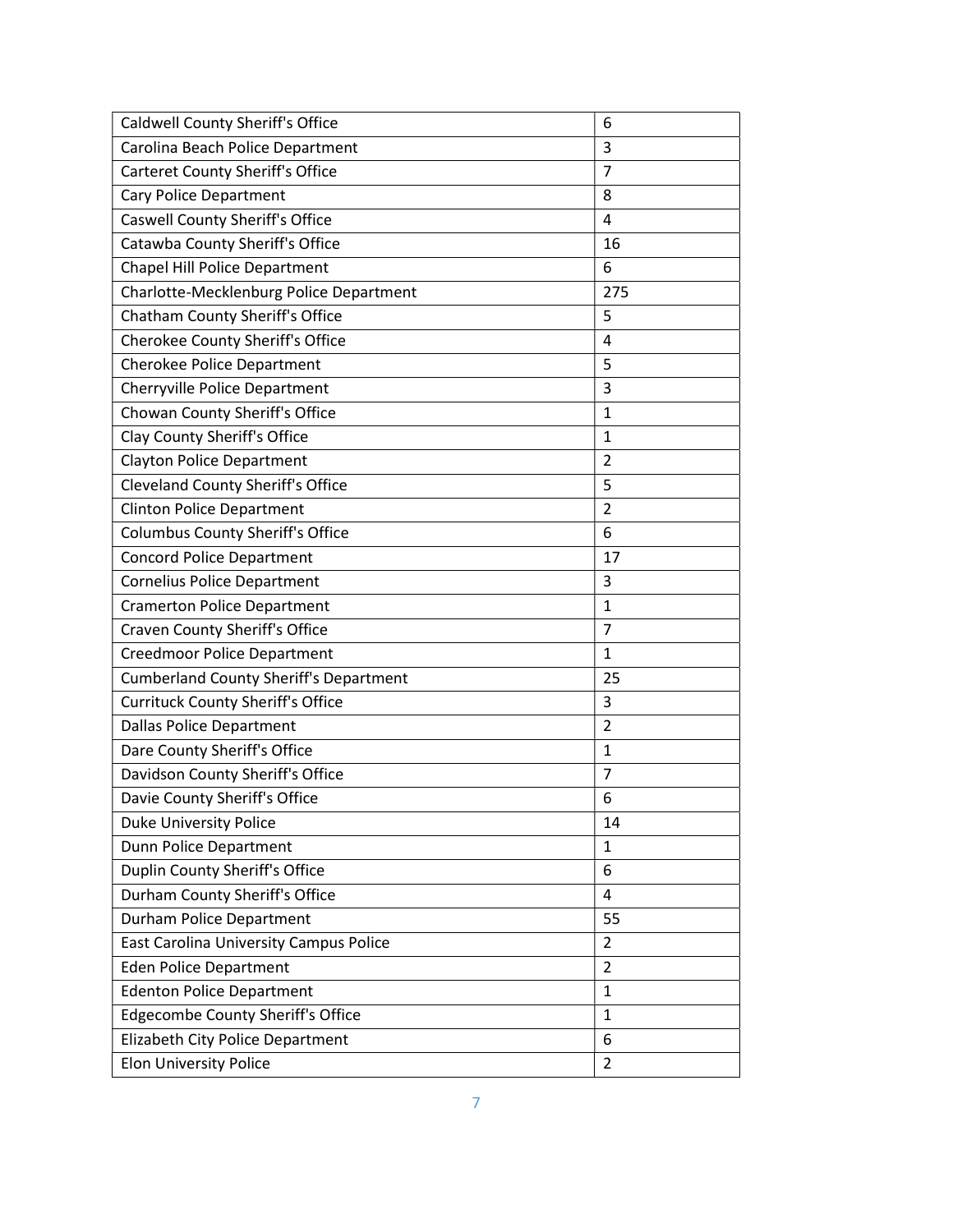| <b>Erwin Police Department</b>              | $\mathbf{1}$   |
|---------------------------------------------|----------------|
| <b>Fairmont Police Department</b>           | 1              |
| Fayetteville Police Department              | 67             |
| <b>Fletcher Police Department</b>           | 2              |
| <b>Forest City Police Department</b>        | $\mathbf{1}$   |
| Forsyth County Sheriff's Office             | 15             |
| Franklin County Sheriff's Office            | $\overline{4}$ |
| <b>Fremont Police Department</b>            | 1              |
| <b>Fuquay-Varina Police Department</b>      | 3              |
| <b>Garner Police Department</b>             | 8              |
| <b>Gaston County Police Department</b>      | 19             |
| <b>Gaston County Sheriff's Office</b>       | $\mathbf{1}$   |
| Gastonia Police Department                  | 25             |
| Gates County Sheriff's Office               | 1              |
| <b>Gibsonville Police Department</b>        | $\mathbf{1}$   |
| <b>Goldsboro Police Department</b>          | 10             |
| <b>Graham County Sheriff's Office</b>       | $\overline{2}$ |
| <b>Graham Police Department</b>             | 5              |
| <b>Granite Quarry Police Department</b>     | $\mathbf{1}$   |
| <b>Granville County Sheriff's Office</b>    | $\overline{2}$ |
| <b>Greene County Sheriff's Office</b>       | 9              |
| <b>Greensboro Police Department</b>         | 74             |
| Greenville Police Department                | 26             |
| <b>Grifton Police Department</b>            | $\mathbf{1}$   |
| <b>Guilford County Sheriff's Office</b>     | 16             |
| <b>Guilford Technical Community College</b> | $\mathbf{1}$   |
| Halifax County Sheriff's Office             | $\overline{2}$ |
| <b>Hamlet Police Department</b>             | $\mathbf{1}$   |
| Harnett County Sheriff's Department         | 15             |
| <b>Havelock Police Department</b>           | 5              |
| Haywood County Sheriff's Office             | $\overline{7}$ |
| Henderson County Sheriff's Office           | 18             |
| <b>Henderson Police Department</b>          | $\overline{2}$ |
| Hendersonville Police Department            | 5              |
| Hertford County Sheriff's Office            | $\overline{2}$ |
| <b>Hickory Police Department</b>            | 14             |
| <b>High Point Police Department</b>         | 30             |
| Hillsborough Police Department              | 1              |
| Hoke County Sheriff's Office                | 8              |
| <b>Holly Springs Police Department</b>      | 4              |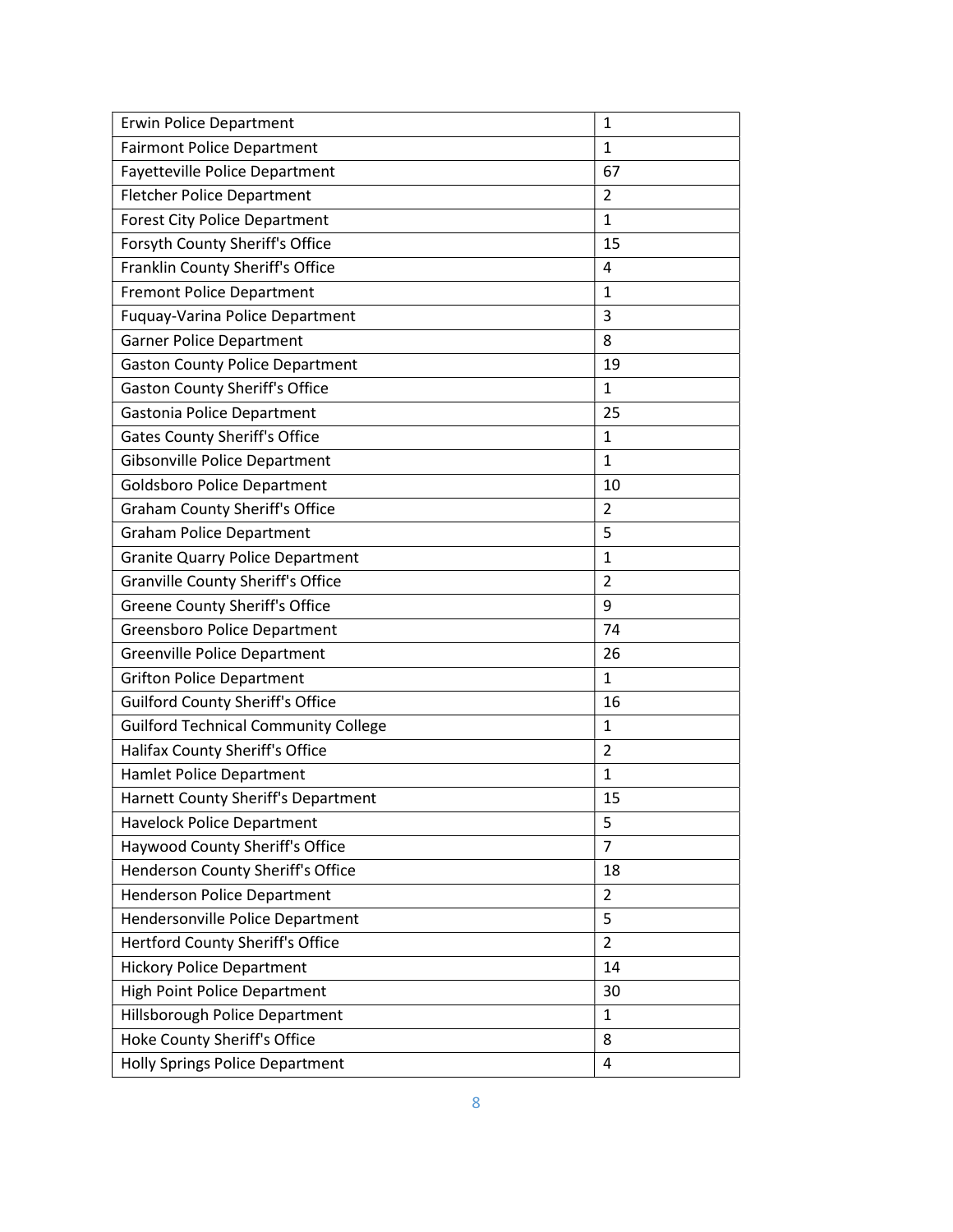| Hope Mills Police Department        | $\overline{2}$ |
|-------------------------------------|----------------|
| Huntersville Police Department      | $\mathbf{1}$   |
| Iredell County Sheriff's Office     | 5              |
| Jackson County Sheriff's Office     | 3              |
| Jacksonville Police Department      | 15             |
| Johnston County Sheriff's Office    | 14             |
| Jonesville Police Department        | $\mathbf{1}$   |
| Kannapolis Police Department        | 10             |
| Kernersville Police Department      | 8              |
| Kill Devil Hills Police Department  | 3              |
| King Police Department              | 5              |
| Kings Mountain Police Department    | $\mathbf{1}$   |
| Kinston Police Department           | 7              |
| Kitty Hawk Police Department        | $\mathbf{1}$   |
| Knightdale Police Department        | $\mathbf{1}$   |
| L.E.S.S                             | 3              |
| Lake Waccamaw Police Department     | $\mathbf{1}$   |
| Laurinburg Police Department        | 4              |
| Lee County Sheriff's Office         | 4              |
| <b>Leland Police Department</b>     | $\mathbf{1}$   |
| Lenoir County Sheriff's Office      | 9              |
| Lenoir Police Department            | $\overline{2}$ |
| Lexington Police Department         | 6              |
| Lillington Police Department        | 5              |
| Lincoln County Sheriff's Office     | 12             |
| Lincolnton Police Department        | 3              |
| Locust Police Department            | $\overline{2}$ |
| Longview Police Department          | $\mathbf{1}$   |
| <b>Lumberton Police Department</b>  | 4              |
| Madison County Sheriff's Office     | 5              |
| <b>Madison Police Department</b>    | $\mathbf{1}$   |
| <b>Marion Police Department</b>     | $\mathbf{1}$   |
| <b>Marshall Police Department</b>   | $\mathbf{1}$   |
| Marshville Police Department        | 4              |
| Martin County Sheriff's Office      | 1              |
| <b>Matthews Police Department</b>   | $\overline{2}$ |
| McDowell County Sheriff's Office    | 8              |
| <b>Mebane Police Department</b>     | $\overline{2}$ |
| Mecklenburg County Sheriff's Office | $\overline{2}$ |
| Mint Hill Police Department         | 3              |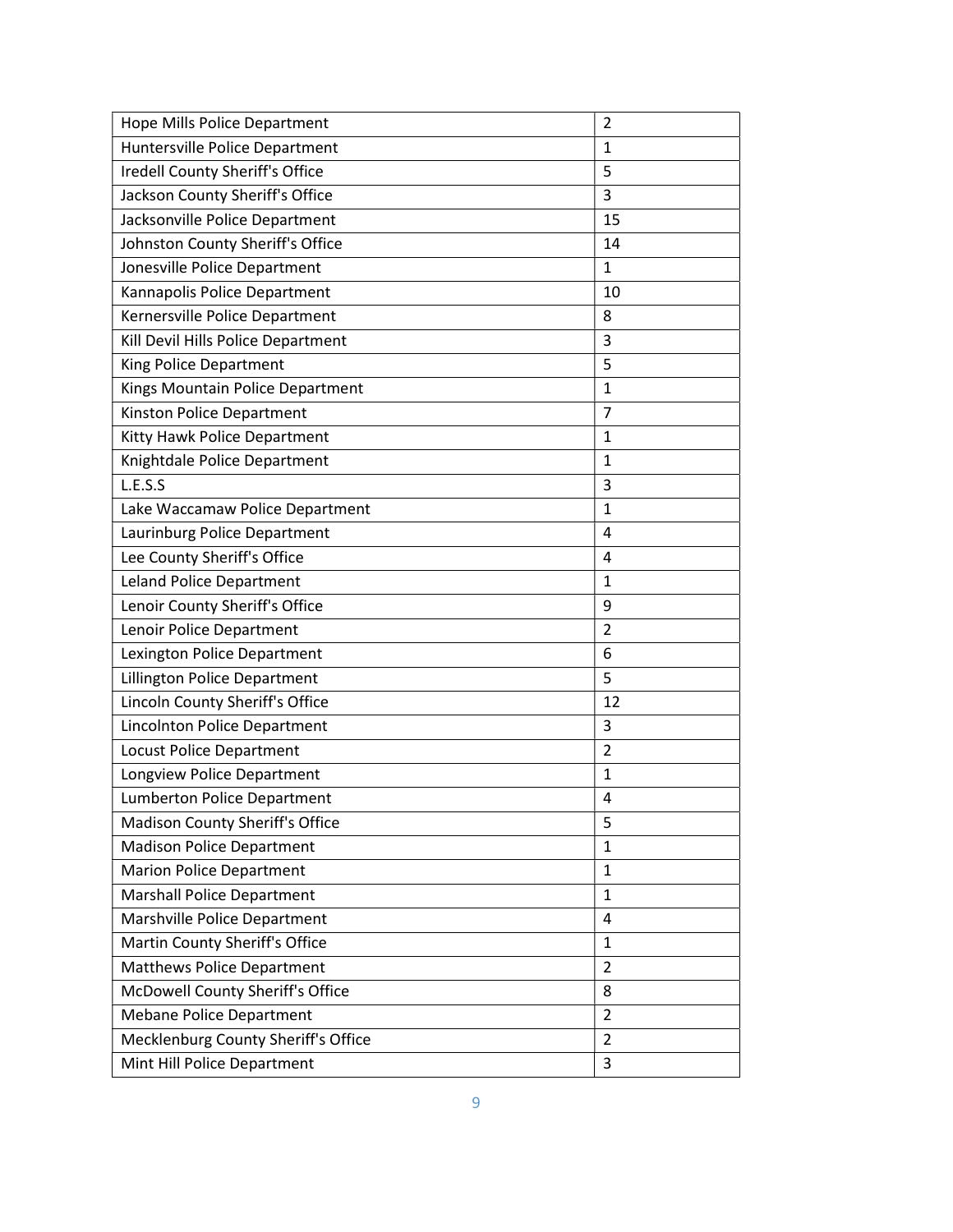| Mitchell County Sheriff's Office      | 1              |
|---------------------------------------|----------------|
| Mocksville Police Department          | 3              |
| Monroe Police Department              | 17             |
| Montgomery County Sheriff's Office    | $\mathbf{1}$   |
| Moore County Sheriff's Office         | $\overline{4}$ |
| Mooresville Police Department         | 7              |
| Morehead City Police Department       | 4              |
| Morganton Department of Public Safety | $\overline{2}$ |
| Mount Airy Police Department          | 3              |
| Mount Gilead Police Department        | $\mathbf{1}$   |
| Mount Holly Police Department         | $\overline{2}$ |
| Mount Olive Police Department         | $\mathbf{1}$   |
| Murphy Police Department              | $\mathbf{1}$   |
| N.C. Department of Correction         | $\overline{2}$ |
| N.C. State University Police          | 1              |
| <b>Nags Head Police Department</b>    | $\overline{2}$ |
| Nash County Sheriff's Office          | $\overline{2}$ |
| Navassa Police Department             | 1              |
| NC State Bureau of Investigation      | $\overline{2}$ |
| New Bern Police Department            | 8              |
| New Hanover County Sheriff's Office   | 17             |
| <b>Newland Police Department</b>      | $\mathbf{1}$   |
| <b>Newport Police Department</b>      | $\mathbf{1}$   |
| Newton Police Department              | 3              |
| North Wilkesboro Police Department    | $\mathbf{1}$   |
| Northampton County Sheriff's Office   | $\overline{4}$ |
| Oakboro Police Department             | 2              |
| Ocean Isle Police Department          | $\mathbf{1}$   |
| <b>Onslow County Sheriff's Office</b> | 26             |
| Orange County Sheriff's Office        | 6              |
| <b>Oxford Police Department</b>       | 3              |
| Pamlico County Sheriff's Office       | $\mathbf{1}$   |
| Pasquotank County Sheriff's Office    | 1              |
| Pender County Sheriff's Office        | 5              |
| Perquimans County Sheriff's Office    | $\overline{2}$ |
| Person County Sheriff's Office        | $\mathbf{1}$   |
| Pinehurst Police Department           | $\overline{2}$ |
| <b>Pineville Police Department</b>    | 6              |
| Pink Hill Police Department           | 1              |
| <b>Pitt County Sheriff's Office</b>   | 9              |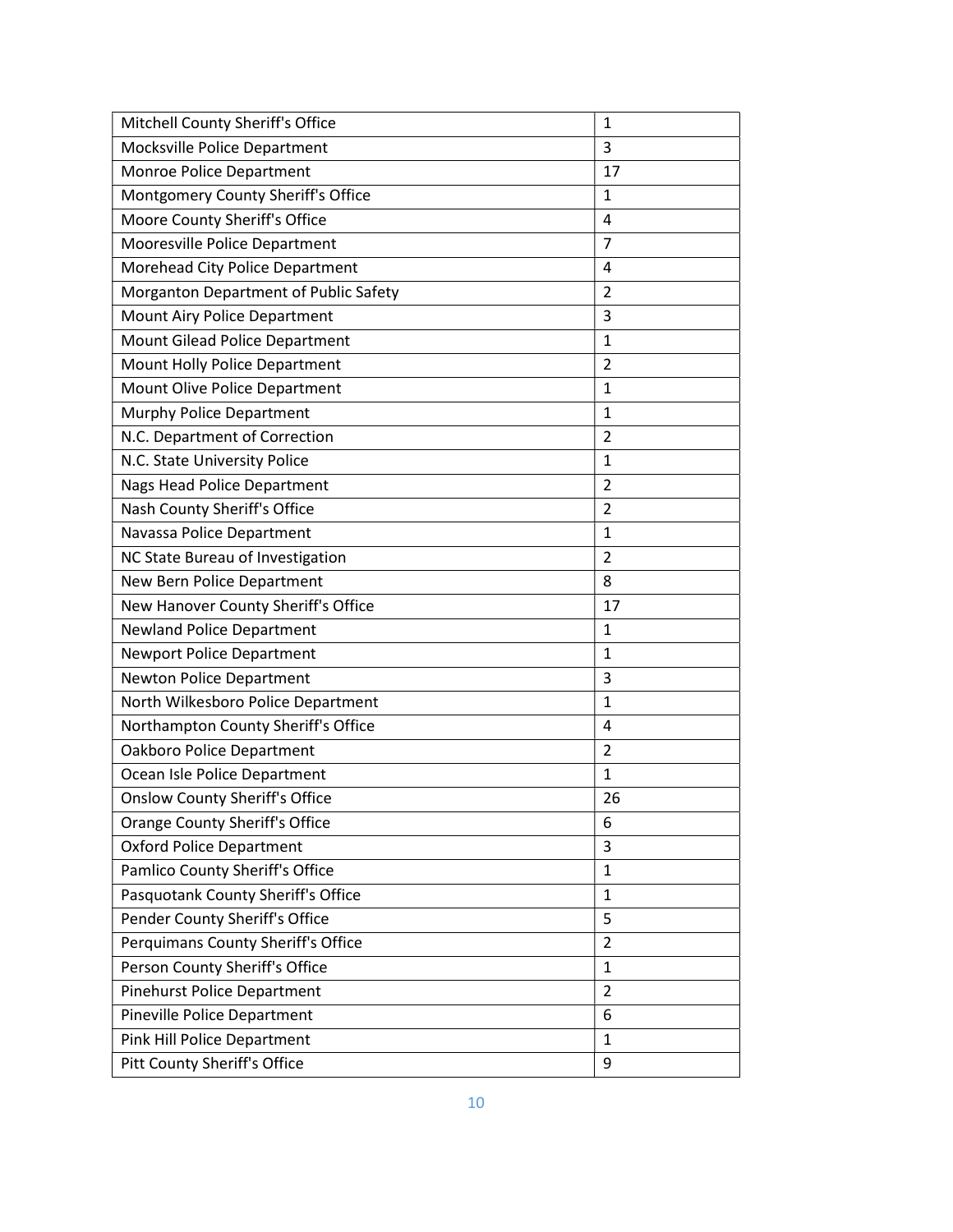| <b>Plymouth Police Department</b>         | 3              |
|-------------------------------------------|----------------|
| Polk County Sheriff's Office              | $\mathbf{1}$   |
| Raleigh Police Department                 | 113            |
| Randleman Police Department               | $\mathbf{1}$   |
| Randolph County Sheriff's Office          | 9              |
| Ranlo Police Department                   | 1              |
| Red Springs Police Department             | $\mathbf{1}$   |
| Reidsville Police Department              | $\mathbf{1}$   |
| <b>Richlands Police Department</b>        | $\mathbf{1}$   |
| Richmond County Sheriff's Office          | 6              |
| Roanoke Rapids Police Department          | 2              |
| Robbins Police Department                 | $\mathbf{1}$   |
| Robeson County Sheriff's Office           | 19             |
| Rockingham County Sheriff's Office        | 3              |
| Rockingham Police Department              | $\mathbf{1}$   |
| Rocky Mount Police Department             | 9              |
| Rowan County Sheriff's Office             | $\overline{7}$ |
| <b>Rowland Police Department</b>          | 2              |
| <b>Rutherford County Sheriff's Office</b> | $\overline{7}$ |
| Salisbury Police Department               | 5              |
| Sampson County Sheriff's Office           | 5              |
| Sanford Police Department                 | 5              |
| <b>Scotland County Sheriff's Office</b>   | $\overline{2}$ |
| <b>Scotland Neck Police Department</b>    | $\mathbf{1}$   |
| Selma Police Department                   | 2              |
| <b>Shallotte Police Department</b>        | $\mathbf{1}$   |
| <b>Shelby Police Department</b>           | $\overline{2}$ |
| <b>Siler City Police Department</b>       | 3              |
| Smithfield Police Department              | 3              |
| Southern Pines Police Department          | 3              |
| Southern Shores Police Department         | $\mathbf{1}$   |
| Southport Police Department               | $\mathbf{1}$   |
| Spindale Police Department                | $\overline{2}$ |
| Spring Lake Police Department             | 3              |
| <b>Stallings Police Department</b>        | 3              |
| <b>Stanly County Sheriff's Office</b>     | 4              |
| <b>Star Police Department</b>             | $\mathbf{1}$   |
| <b>Statesville Police Department</b>      | $\overline{7}$ |
| <b>Stokes County Sheriff's Office</b>     | $\overline{7}$ |
| Sunset Beach Police Department            | $\mathbf{1}$   |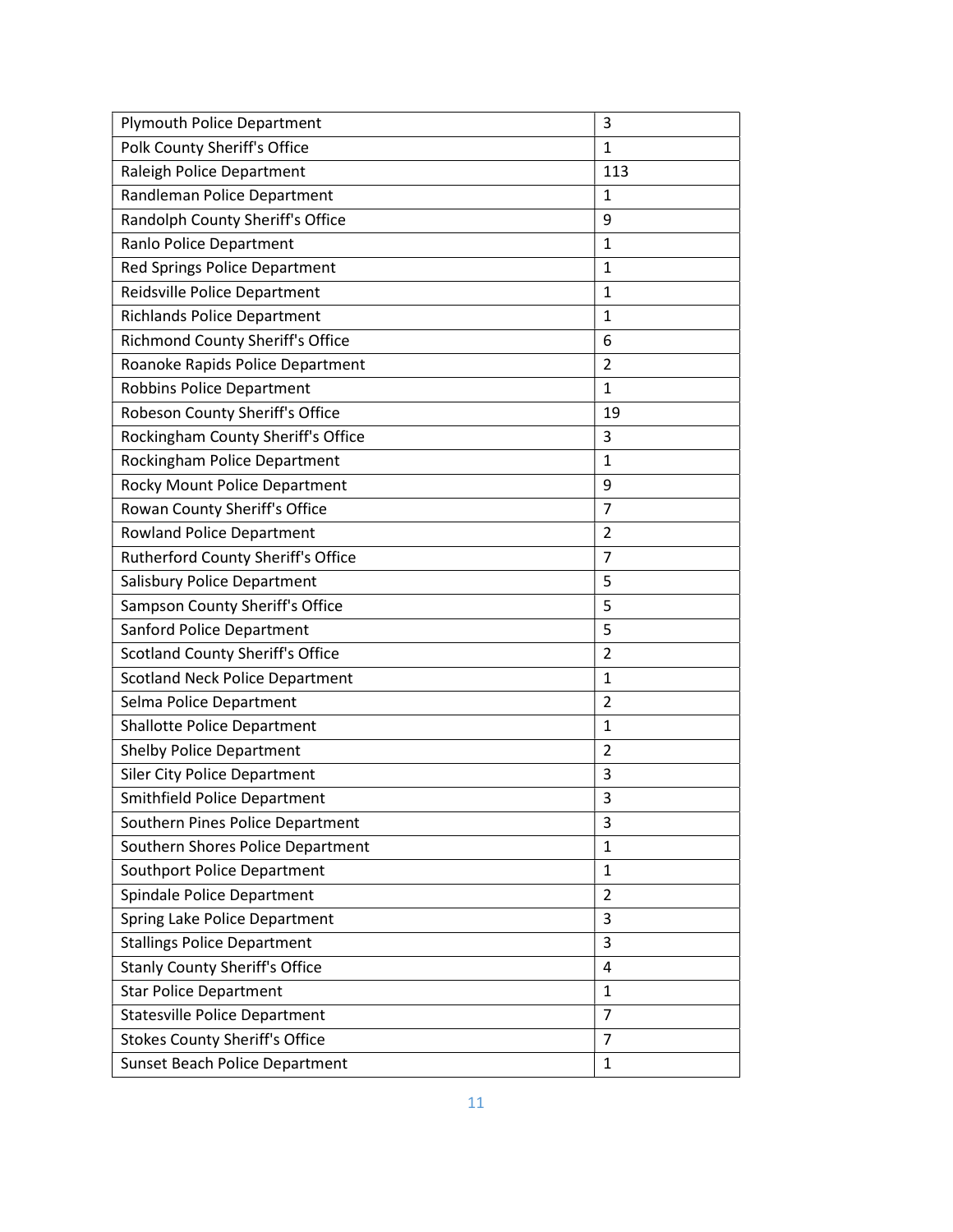| <b>Surf City Police Department</b>        | $\mathbf{1}$   |
|-------------------------------------------|----------------|
| <b>Surry County Sheriff's Office</b>      | 9              |
| Swain County Sheriff's Office             | 3              |
| Sylva Police Department                   | 3              |
| <b>Tabor City Police Department</b>       | $\mathbf{1}$   |
| <b>Tarboro Police Department</b>          | 2              |
| <b>Taylortown Police Department</b>       | $\mathbf{1}$   |
| <b>Thomasville Police Department</b>      | 6              |
| Transylvania County Sheriff's Office      | 5              |
| <b>Tryon Police Department</b>            | $\mathbf{1}$   |
| <b>UNC Hospital Police</b>                | 29             |
| <b>UNC-CH Public Safety</b>               | $\mathbf{1}$   |
| <b>UNC-Charlotte Public Safety</b>        | $\mathbf{1}$   |
| <b>UNC-Greensboro Public Safety</b>       | $\mathbf{1}$   |
| Union County Sheriff's Office             | 20             |
| Vance County Sheriff's Office             | 4              |
| Vidant Medical Center Company Police      | $\mathbf{1}$   |
| <b>Wadesboro Police Department</b>        | 4              |
| Wake County Sheriff's Office              | 27             |
| Wake Forest Police Department             | $\mathbf{1}$   |
| <b>WakeMed Campus Police</b>              | 4              |
| <b>Wallace Police Department</b>          | $\overline{2}$ |
| Warren County Sheriff's Office            | $\mathbf{1}$   |
| <b>Warsaw Police Department</b>           | $\mathbf{1}$   |
| <b>Washington County Sheriff's Office</b> | $\mathbf{1}$   |
| <b>Washington Police Department</b>       | $\overline{4}$ |
| Watauga County Sheriff's Office           | 5              |
| <b>Waxhaw Police Department</b>           | 4              |
| <b>Wayne County Sheriff's Office</b>      | 8              |
| Waynesville Police Department             | 2              |
| <b>Weaverville Police Department</b>      | $\mathbf{1}$   |
| <b>Weldon Police Department</b>           | $\mathbf{1}$   |
| <b>Wendell Police Department</b>          | 1              |
| West Jefferson Police Department          | $\overline{2}$ |
| <b>Western Carolina University</b>        | 1              |
| Whiteville Police Department              | 1              |
| Wilkes County Sheriff's Office            | 11             |
| Wilkesboro Police Department              | $\overline{2}$ |
| <b>Williamston Police Department</b>      | 1              |
| <b>Wilmington Police Department</b>       | 46             |